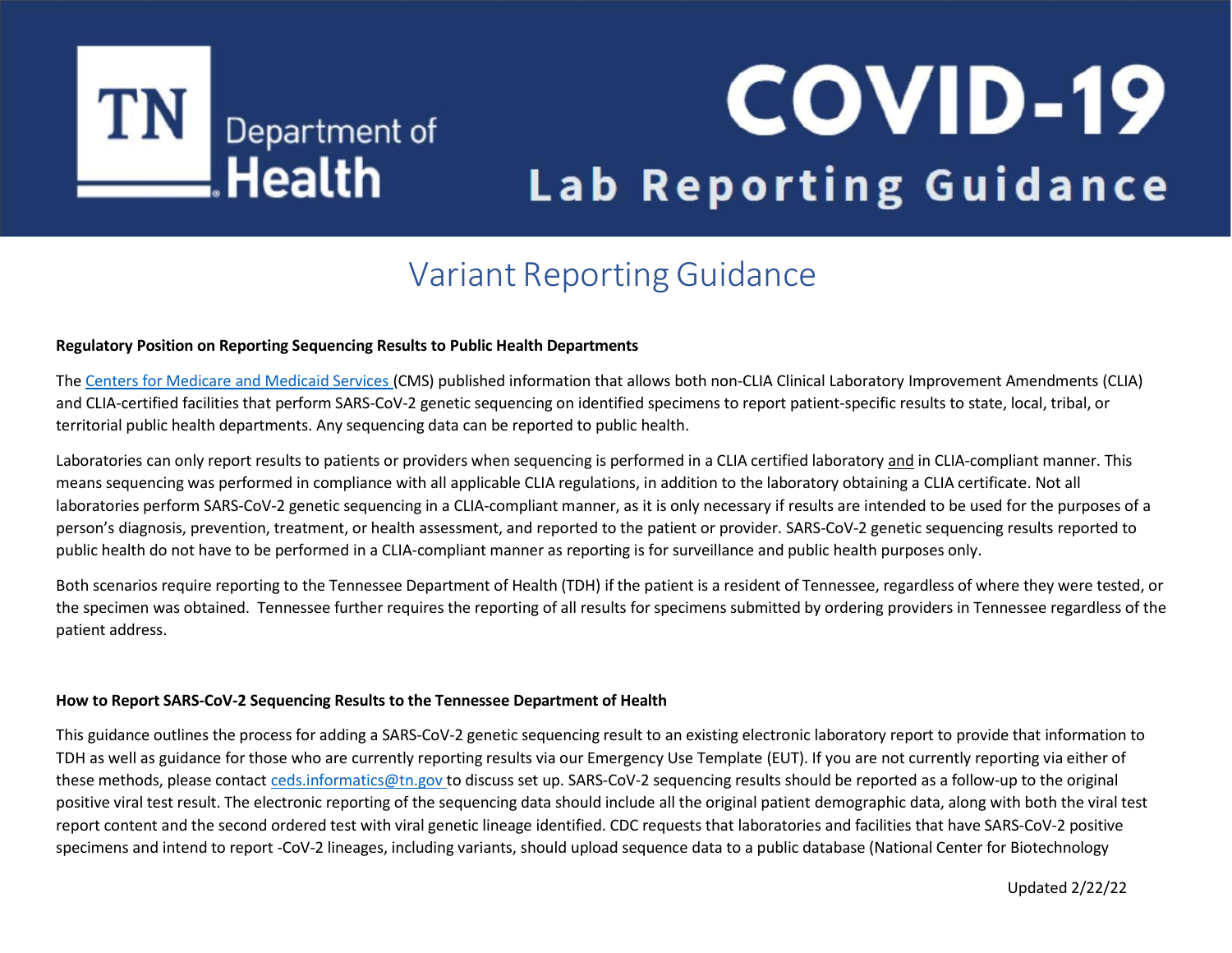Information [NCBI], Global Initiative on Sharing Avian Influenza Data [GISAID]) and the methods for linking that upload to your specific result reporting is included below.

#### **Technical Guidance for ELR Reporting of Sequencing Results to the Tennessee Department of Health**

The table below provides detailed guidance on reporting SARS-CoV-2 sequencing results to TDH and includes examples for packaging data elements. This technical guidance is subject to change as new information becomes available about the impact of SARS-CoV-2 evolution on public health. For simplicity, only the fields needing more guidance in the additional observations for the variant lineage and the ID for the sequence sample are highlighted here. Other data elements normally part of each Observation/Result Segment (OBX), such as the result date, still need to be packaged as well.

| <b>Data Element</b>                                   | <b>Reporting Requirement</b> |                             |                                      | <b>Technical</b><br><b>Specifications</b>                | <b>Notes</b>                                                                                           | <b>Example</b>                                                                                                                                                                                                                                                                                                                                                             | <b>HL7</b> Field   |
|-------------------------------------------------------|------------------------------|-----------------------------|--------------------------------------|----------------------------------------------------------|--------------------------------------------------------------------------------------------------------|----------------------------------------------------------------------------------------------------------------------------------------------------------------------------------------------------------------------------------------------------------------------------------------------------------------------------------------------------------------------------|--------------------|
|                                                       | Federal /<br>CDC / HHS       | State / Local<br><b>PHD</b> | Ordering<br>Provider /<br><b>EHR</b> |                                                          |                                                                                                        |                                                                                                                                                                                                                                                                                                                                                                            |                    |
| Test result<br>(performed)<br>Test result<br>(values) | Yes                          | Yes                         | Requested                            | Must use<br>harmonized LOINC<br>codes, when<br>available | SARS-CoV-2<br>pango lineage<br>identified<br>through<br>sequencing<br>from the<br>original<br>specimen | Preferred: $LOINC = 96895-8$<br>SARS-CoV-2 (COVID-19) lineage [Identifier] in<br>Specimen by Molecular genetics method<br>Allowable: $LOINC = 96741-4$<br>SARS-CoV-2 (COVID-19) variant [Type] in<br>Specimen by Sequencing<br>OBX-2= Preferred CWE but can accept ST<br>SNOMED-CT or PHL Values <sup>1</sup> Please see the<br>footnote below for current lists of codes. | $OBX-3$<br>$OBX-2$ |
|                                                       |                              |                             |                                      |                                                          |                                                                                                        |                                                                                                                                                                                                                                                                                                                                                                            | $OBX-5$            |

<sup>1</sup> PLR and SNOMED values should be updated as new codes are defined and added to the Confluence site at <https://confluence.hl7.org/display/OO/Proposed+HHS+ELR+Submission+Guidance+using+HL7+v2+Messages?focusedCommentId=86968216>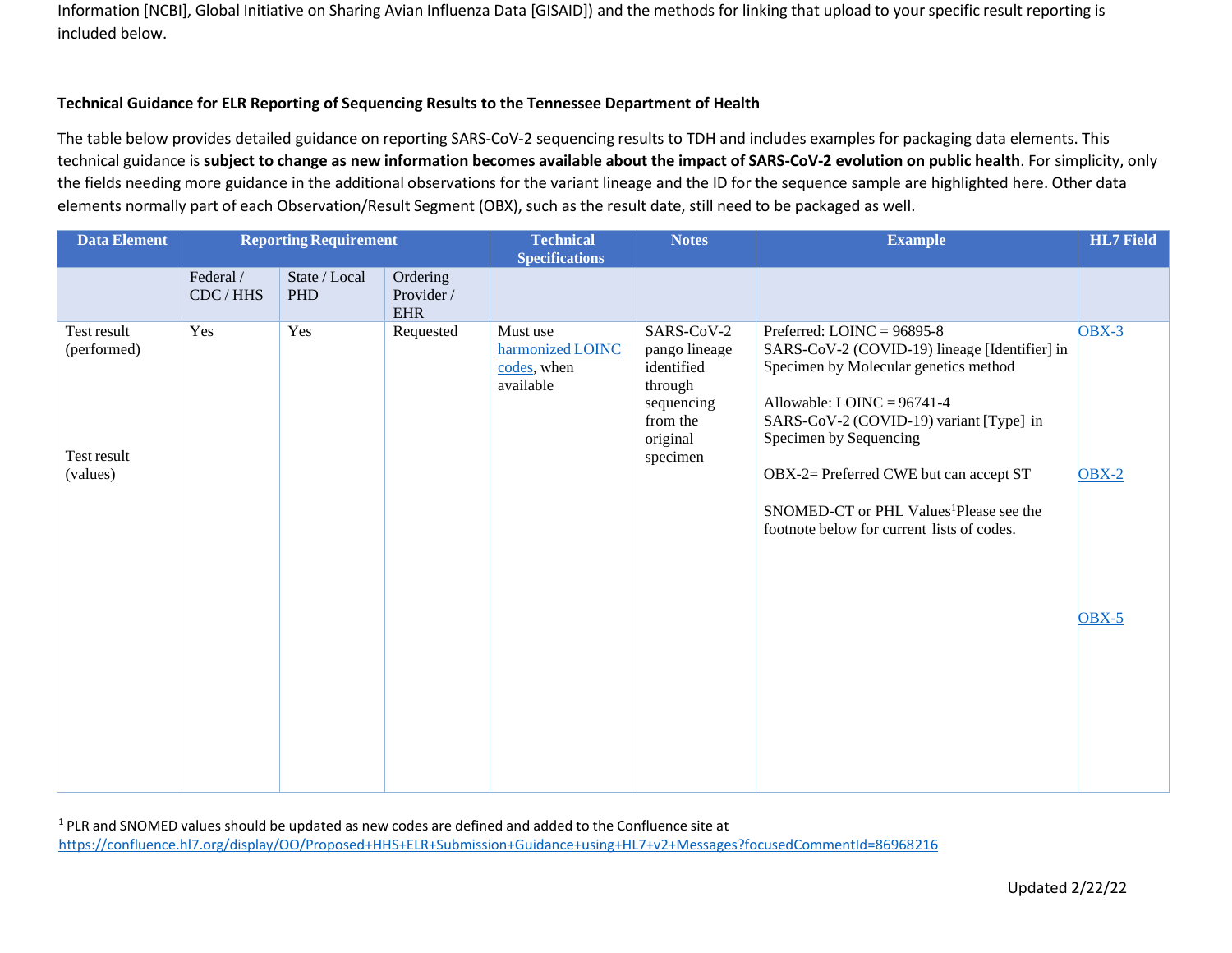| Test result date                                                                                                                                                                                                                                                                                                                                                                                                                                                                                                                                                                                                                                                                                                                                                               | Yes | Yes                         | Requested | YYYY[MM[DD]]                                                                                                                          | Date the test<br>result was<br>obtained                                                                                                                                                     | Example: 20200716                                                                                                                                                                                                        | <b>OBX-19.1</b>               |
|--------------------------------------------------------------------------------------------------------------------------------------------------------------------------------------------------------------------------------------------------------------------------------------------------------------------------------------------------------------------------------------------------------------------------------------------------------------------------------------------------------------------------------------------------------------------------------------------------------------------------------------------------------------------------------------------------------------------------------------------------------------------------------|-----|-----------------------------|-----------|---------------------------------------------------------------------------------------------------------------------------------------|---------------------------------------------------------------------------------------------------------------------------------------------------------------------------------------------|--------------------------------------------------------------------------------------------------------------------------------------------------------------------------------------------------------------------------|-------------------------------|
| Device Identifier                                                                                                                                                                                                                                                                                                                                                                                                                                                                                                                                                                                                                                                                                                                                                              | Yes | Yes                         | Requested | Must use<br>harmonized Device<br>Identifiers, when<br>available. The DI<br>is contained within<br>the UDI, created<br>by manufacturer | ests UDI issuance,<br>then provides DI,<br>or pull<br>from GUDID<br>database<br>If DIs unavailable:<br>Use the Unique<br><b>Trade Name</b><br>(controlled<br>under 21 CFR<br> 209.10(b)(1)) | Manufacturer requ Example DI: 01234567891011<br>Example Trade Name:<br>SARS-CoV-2 Test_Company_MNT^^99ELR                                                                                                                | OBX-17,<br><b>OBX-18</b>      |
| Sequence ID                                                                                                                                                                                                                                                                                                                                                                                                                                                                                                                                                                                                                                                                                                                                                                    | Yes | Yes                         | N/A       | Lab assigned<br>Sequence ID                                                                                                           | Add as an<br>additional<br>observation to the<br>original report                                                                                                                            | Preferred: LOINC = $98062-3$ Sequencing<br>study identifier<br>Allowable: PLT2397^Filler Lab Assigned<br>Genetic Sequence Identifier^PLT<br>$OBX-2 = ST$<br><b><whatever format="" lab="" the="" uses=""></whatever></b> | $OBX-3$<br>$OBX-2$<br>$OBX-5$ |
| Performing facility<br>name; CLIA #<br>Acronyms:<br><b>CDC: Centers for Disease Control and Prevention</b><br><b>CFR: Code of Federal Regulations</b><br><b>CLIA: Clinical Laboratory Improvement Amendments</b><br><b>DI: Device Identifier</b><br><b>EHR: Electronic Health Record</b><br><b>GUDID: Global Unique Device Identification Database</b><br><b>HHS: Department of Health and Human Services</b><br><b>HL7: Health-Level Seven</b><br><b>ID</b> : Identifier<br><b>LOINC: Logical Observations Identifiers Names and Codes</b><br><b>NCBI: National Center for Biotechnology Information</b><br><b>NPI: National Provider Identifier</b><br><b>OBR: Observation Request Segment</b><br><b>OBX: Observation/Result Segment</b><br><b>ORC: Common Order Segment</b> |     | Yes; if known Yes; if known |           | Alpha;<br>##D#######                                                                                                                  | <b>CLIA</b><br><b>Laboratory Search</b>                                                                                                                                                     | Example: 21D1234567                                                                                                                                                                                                      | <b>OBX-23.10</b>              |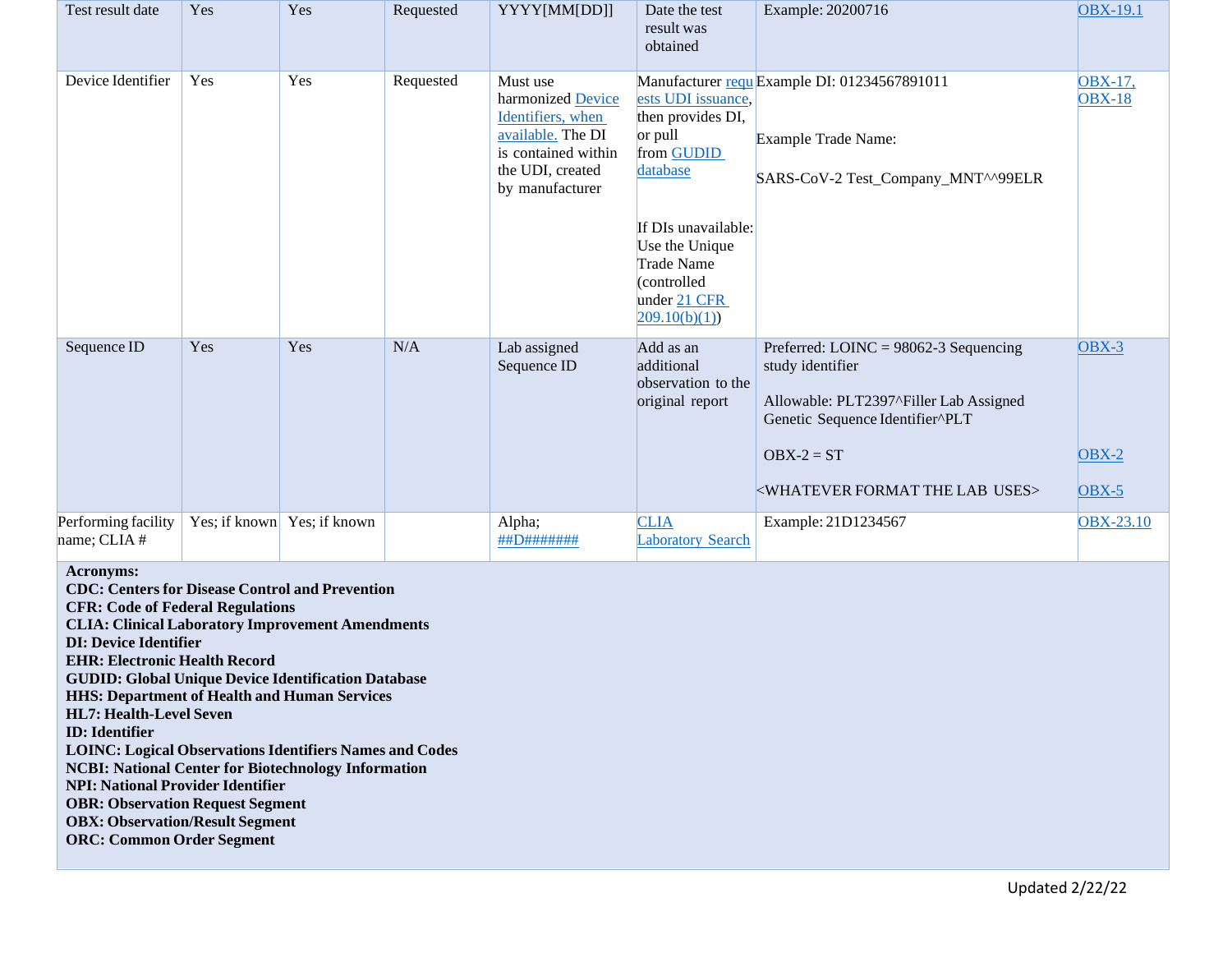**PHD: Public Health Department PID: Patient Identification Segment SNOMED-CT: Systematized Nomenclature of Medicine – Clinical Terms SPM: Specimen Segment ST: String data type UDI: Universal Device Identification UNK: Unknown**

#### Examplemessages

1. Include prior PCR result that resulted in decision to do sequencing, if performed at the same lab (Parent-child linking, if possible)

MSH|…

SFT|…

PID|1|…

ORC|RE||425195^<FillerSystem>^<OID>^ISO|||||||||<NPI>^DoctorLastName^FirstName^^^^^^NPI&2.16.840.1.113883.4.6&ISO^^^^NPI|||20201103 093552-0500||||||HealthCare|301 Anystreet^^Daytona Beach^FL^32117|^PRN^PH^^^111^1234566|

OBR|1||425195^<FillerSystem>^<OID>^ISO |94500-6^SARS coronavirus 2 RNA [Presence] in Respiratory specimen by NAA with probe detection^LN^^^^2.69|||20201102063552-0500|||||||||<NPI>^DoctorLastName^FirstName^^^^^^NPI&2.16.840.1.113883.4.6&ISO^^^^NPI ||||||20201103093827-0500|||F

OBX|1|CWE|94500-6^SARS coronavirus 2 RNA [Presence] in Respiratory specimen by NAA with probe detection^LN^^^^2.69||260373001^Detected^SCT^^^^Vunknown|||||F||||<CLIA>||Abbott RealTime SARS-CoV-2 assay\_Abbott Molecular Inc.\_EUA^^99ELR^^^^Vunknown||20201103093827-0500||||Testinglab name^L^^^^CLIA&2.16.840.1.113883.4.7&ISO^XX^^^<CLIA>|2110 Any Road^^Nashville^TN^37011

NTE|1|L|Abbott RealTime SARS-CoV-2 assay\_Abbott Molecular Inc.\_EUA|RE^Remark^HL70364^^^^2.5.1

```
OBX|2|NM|30525-0^Age^LN^^^^2.68||40|a^year^UCUM^^^^Vunknown|||||F||||<CLIA>||||20201103093827-0500||||Testinglab
name^L^^^^CLIA&2.16.840.1.113883.4.7&ISO^XX^^^<CLIA>|2110 Any Road^^Nashville^TN^37011|||||QST
```
OBX|3|CWE|95419-8^Whether patient has symptoms related to condition of interest^LN^^^^2.69 pre||Y^Yes^HL70136^^^^2.5.1||||||F||||<CLIA>||||20201103093827-0500||||Testinglab name^L^^^^CLIA&2.16.840.1.113883.4.7&ISO^XX^^^<CLIA>|2110 Any Road^^Nashville^TN^37011|||||QST

OBX|4|CWE|82810-3^Pregnancy status^LN^^^^2.68||60001007^Not Pregnant^SCT^^^^Vunknown||||||F||||<CLIA>||||20201103093827- 0500||||Testinglab name^L^^^^CLIA&2.16.840.1.113883.4.7&ISO^XX^^^<CLIA>|2110 Any Road^^Nashville^TN^37011|||||QST

SPM|1|^MOL20-003999&NEOLINK.STAG&2.16.840.1.113883.3.8589.4.2.29.2&ISO||258529004^Throat swab^SCT^^^^Vunknown|||||||||||||20201102063552-0500|20201103063552-0500

Updated 2/22/22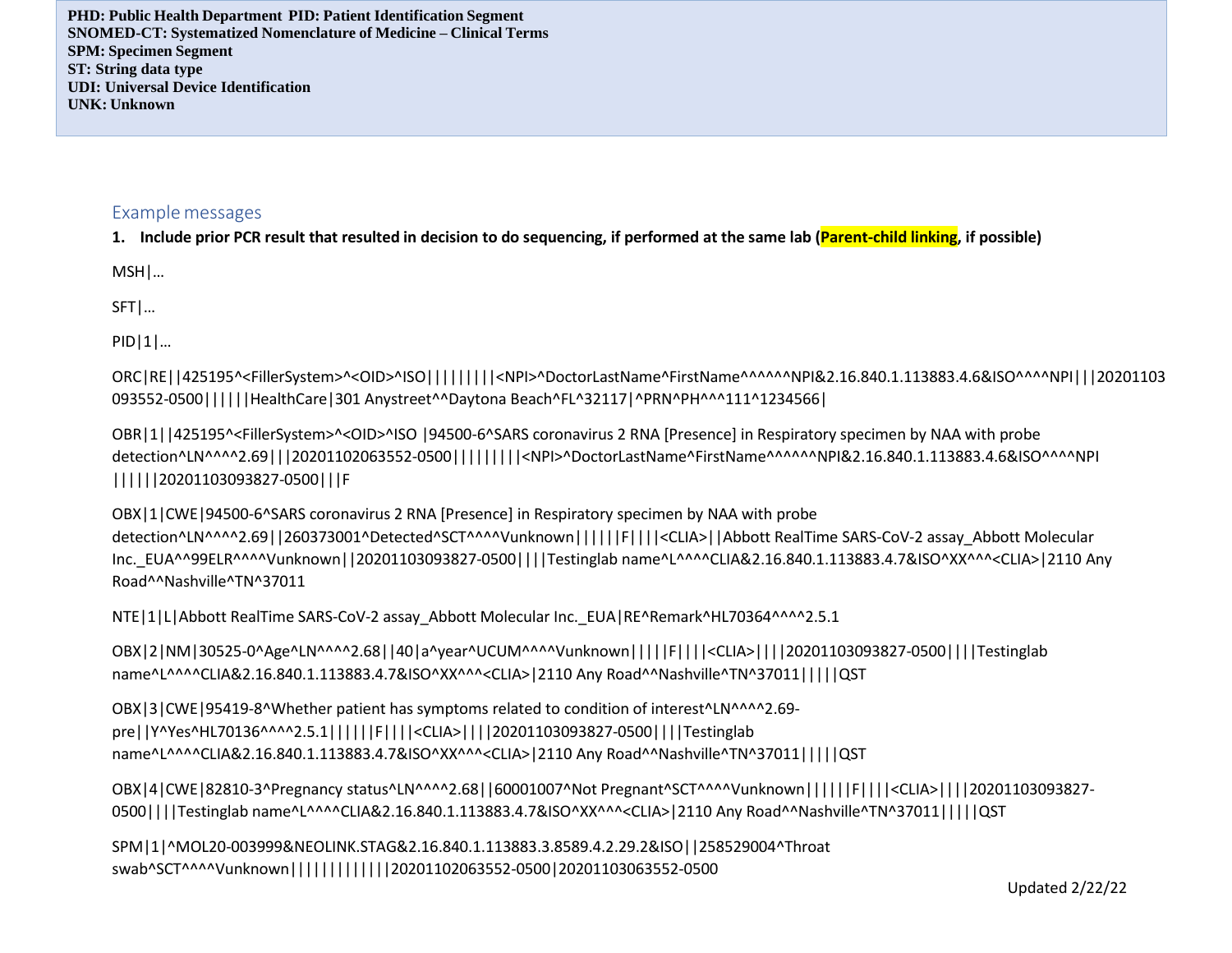ORC|RE||425197^<FillerSystem>^<OID>^ISO|||||||||<NPI>^DoctorLastName^FirstName^^^^^^NPI&2.16.840.1.113883.4.6&ISO^^^^NPI|||20201103 093552-0500||||||HealthCare|301 Anystreet^^Daytona Beach^FL^32117|^PRN^PH^^^111^1234566|

OBR|2||425197^<FillerSystem>^<OID>^ISO | 96895-8^SARS-CoV-2 (COVID-19) lineage [Identifier] in Specimen by Molecular genetics method^LN^^^^2.70|||20201104093827-

0500||||||||<NPI>^DoctorLastName^FirstName^^^^^NPI&2.16.840.1.113883.4.6&ISO^^^^NPI|||||20201103093827-0500|||F|<mark>94500-6&SARS</mark> coronavirus 2 RNA [Presence] in Respiratory specimen by NAA with probe detection&LN^^Detected|||^425197&<FillerSystem>&<OID>&ISO

OBX|1|CWE|96895-8^SARS-CoV-2 (COVID-19) lineage [Identifier] in Specimen by Molecular genetics method^LN ^^^^2.70||PLR4366^ SARS-CoV-2 variant B.1.1.7 (501Y.V1)^PLR^^^^1.35||||||F||||<CLIA>||||20201104093827-0500||||Testinglab name^L^^^^CLIA&2.16.840.1.113883.4.7&ISO^XX^^^<CLIA>|2110 Any Road^^Nashville^TN^37011

OBX|2|ST|98062-3^Sequencing study identifier^LN ||EPI ISL 250390 |||||F||||<CLIA>||||20201104093827-0500||||Testinglab name^L^^^^CLIA&2.16.840.1.113883.4.7&ISO^XX^^^<CLIA>|2110 Any Road^^Nashville^TN^37011

SPM|1|^MOL20-003999&NEOLINK.STAG&2.16.840.1.113883.3.8589.4.2.29.2&ISO||258529004^Throat swab^SCT^^^^Vunknown|||||||||||||20201102063552-0500|20201103063552-0500

#### 2. Include prior PCR result that resulted in decision to do sequencing, if performed at the same lab – no parent-child linkage

MSH|…

SFT|…

PID|1|…

ORC|RE||425195^<FillerSystem>^<OID>^ISO|||||||||<NPI>^DoctorLastName^FirstName^^^^^^NPI&2.16.840.1.113883.4.6&ISO^^^^NPI|||20201103 093552-0500||||||HealthCare|301 Anystreet^^Daytona Beach^FL^32117|^PRN^PH^^^111^1234566|

OBR|1||425195^<FillerSystem>^<OID>^ISO|94500-6^SARS coronavirus 2 RNA [Presence] in Respiratory specimen by NAA with probe detection^LN^^^^2.69|||20201102063552-0500|||||||||<NPI>^DoctorLastName^FirstName^^^^^^NPI&2.16.840.1.113883.4.6&ISO^^^^NPI ||||||20201103093827-0500|||F

OBX|1|CWE|94500-6^SARS coronavirus 2 RNA [Presence] in Respiratory specimen by NAA with probe detection^LN^^^^2.69||260373001^Detected^SCT^^^^Vunknown||||||F||||<CLIA>||Abbott RealTime SARS-CoV-2 assay\_Abbott Molecular Inc.\_EUA^^99ELR^^^^Vunknown||20201103093827-0500||||Testinglab name^L^^^^CLIA&2.16.840.1.113883.4.7&ISO^XX^^^<CLIA>|2110 Any Road^^Nashville^TN^37011

NTE|1|L|Abbott RealTime SARS-CoV-2 assay Abbott Molecular Inc. EUA|RE^Remark^HL70364^^^^2.5.1

OBX|2|NM|30525-0^Age^LN^^^^2.68||40|a^year^UCUM^^^^Vunknown|||||F||||<CLIA>||||20201103093827-0500||||Testinglab name^L^^^^CLIA&2.16.840.1.113883.4.7&ISO^XX^^^<CLIA>|2110 Any Road^^Nashville^TN^37011|||||QST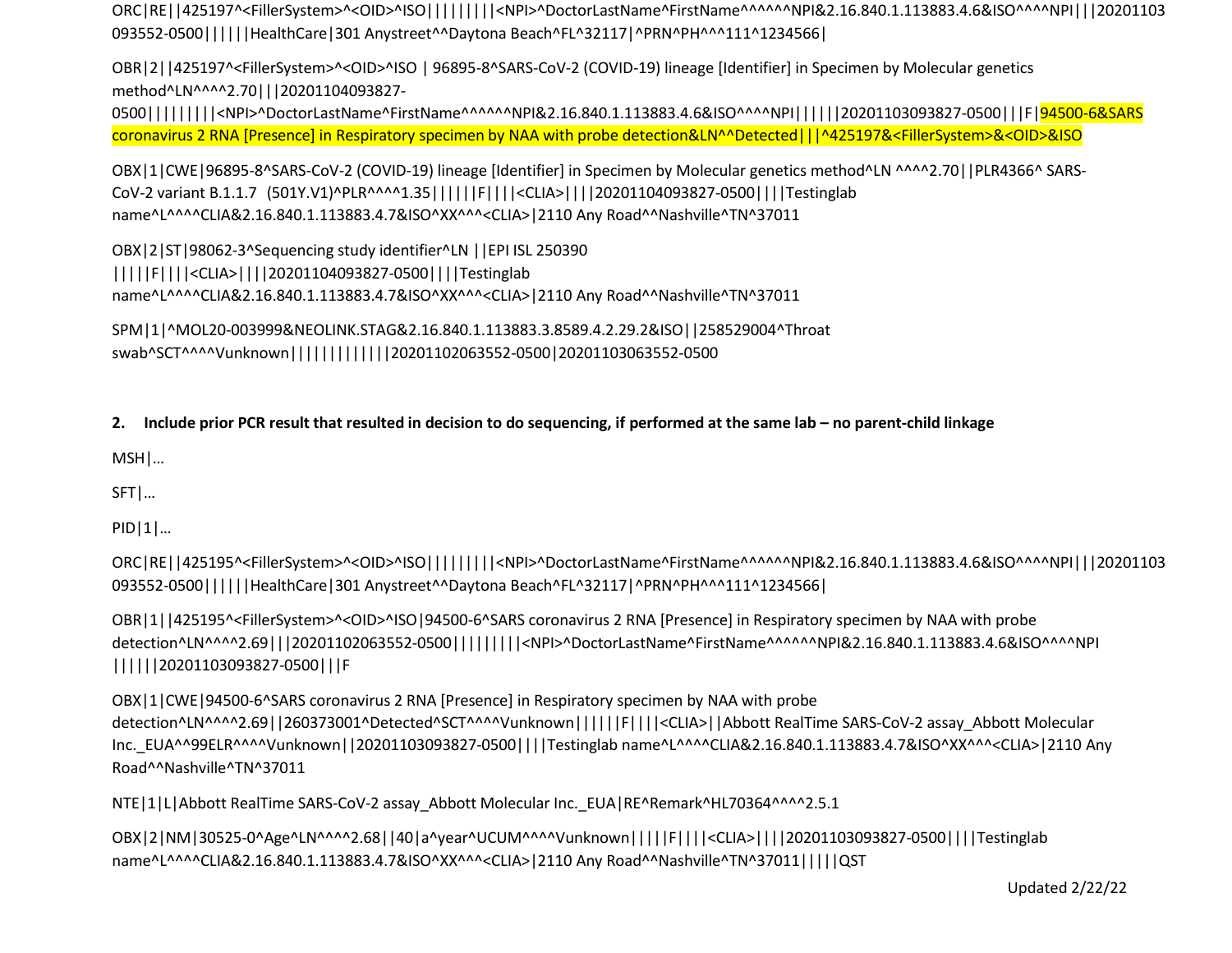OBX|3|CWE|95419-8^Whether patient has symptoms related to condition of interest^LN^^^^2.69 pre||Y^Yes^HL70136^^^^2.5.1||||||F||||<CLIA>||||20201103093827-0500||||Testinglab name^L^^^^CLIA&2.16.840.1.113883.4.7&ISO^XX^^^<CLIA>|2110 Any Road^^Nashville^TN^37011|||||QST

OBX|4|CWE|82810-3^Pregnancy status^LN^^^^2.68||60001007^Not Pregnant^SCT^^^^Vunknown||||||F||||<CLIA>||||20201103093827- 0500||||Testinglab name^L^^^^CLIA&2.16.840.1.113883.4.7&ISO^XX^^^<CLIA>|2110 Any Road^^Nashville^TN^37011|||||QST

SPM|1|^MOL20-003999&NEOLINK.STAG&2.16.840.1.113883.3.8589.4.2.29.2&ISO||258529004^Throat swab^SCT^^^^Vunknown|||||||||||||20201102063552-0500|20201103063552-0500

ORC|RE||425197^<FillerSystem>^<OID>^ISO|||||||||<NPI>^DoctorLastName^FirstName^^^^^^NPI&2.16.840.1.113883.4.6&ISO^^^^NPI|||20201103 093552- 0500||||||HealthCare|301 Anystreet^^Daytona Beach^FL^32117|^PRN^PH^^^111^1234566|

OBR|2||425197^<FillerSystem>^<OID>^ISO|96895-8^SARS-CoV-2 (COVID-19) lineage [Identifier] in Specimen by Molecular genetics method^LN ^^^^2.70|||20201104093827- 0500|||||||||<NPI>^DoctorLastName^FirstName^^^^^^NPI&2.16.840.1.113883.4.6&ISO^^^^NPI||||||20201103093827- 0500|||F|

OBX|1|CWE|96895-8^SARS-CoV-2 (COVID-19) lineage [Identifier] in Specimen by Molecular genetics method^LN ^^^^2.70||PLR4366^ SARS-CoV-2 variant B.1.1.7 (501Y.V1)^PLR^^^^1.35||||||F||||<CLIA>||||20201104093827-0500||||Testinglab name^L^^^^CLIA&2.16.840.1.113883.4.7&ISO^XX^^^<CLIA>|2110 Any Road^^Nashville^TN^37011

OBX|2|ST|98062-3^Sequencing study identifier^LN|||EPI ISL 250390 |||||F||||<CLIA>||||20201104093827- 0500||||Testinglab name^L^^^^CLIA&2.16.840.1.113883.4.7&ISO^XX^^^<CLIA>|2110 Any Road^^Nashville^TN^37011

SPM|1|^MOL20-003999&NEOLINK.STAG&2.16.840.1.113883.3.8589.4.2.29.2&ISO||258529004^Throat swab^SCT^^^^Vunknown|||||||||||||20201102063552-0500|20201103063552-0500

#### **Technical Guidance for Reporting Sequencing Results to the Tennessee Department of Health using Emergency Use Template**

The table below provides detailed guidance on reporting SARS-CoV-2 sequencing results to TDH via the Emergency Use Template (EUT) and includes examples for data elements. This technical guidance is **subject to change as new information becomes available about the impact of SARS-CoV-2 evolution on public health**. For simplicity, only the fields needing more guidance in the additional observations for the variant lineage and the ID for the sequence sample are highlighted here. Other data elements normally part of each result still need to be included as well.

| <b>EUT Data Element</b> | <b>Reporting Requirement</b> |                                    |                       | <b>Technical</b><br><b>Specifications</b> | <b>Notes</b> | <b>Example</b> |
|-------------------------|------------------------------|------------------------------------|-----------------------|-------------------------------------------|--------------|----------------|
|                         | Federal/<br>CDC/HHS          | State $\theta$<br><b>Local PHD</b> | Ordering<br>Provider/ |                                           |              |                |
|                         |                              |                                    | <b>EHR</b>            |                                           |              |                |

Updated 2/22/22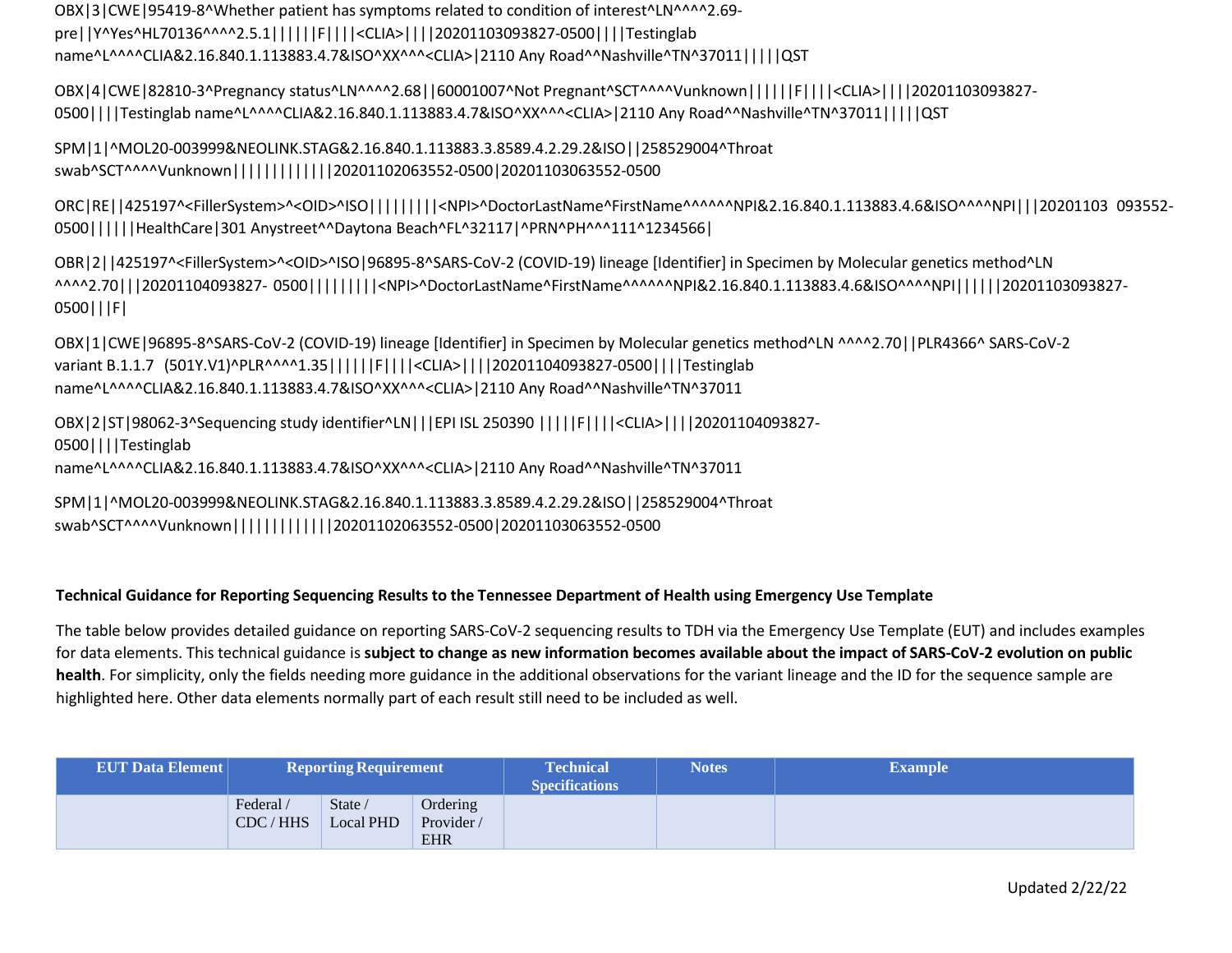| TestName | Yes | Yes | Requested | Must use         | Variant      | $LOINC = 96895-8$                             |
|----------|-----|-----|-----------|------------------|--------------|-----------------------------------------------|
|          |     |     |           | harmonized LOINC | identified   | SARS-CoV-2 (COVID-19) lineage [Identifier] in |
|          |     |     |           | codes, when      | through      | Specimen by Molecular genetics method         |
|          |     |     |           | available        | sequencing   |                                               |
|          |     |     |           |                  | isolate from |                                               |
|          |     |     |           |                  | the original |                                               |
|          |     |     |           |                  | specimen     |                                               |
|          |     |     |           |                  |              |                                               |
|          |     |     |           |                  |              |                                               |
|          |     |     |           |                  |              |                                               |
|          |     |     |           |                  |              |                                               |
|          |     |     |           |                  |              |                                               |
|          |     |     |           |                  |              |                                               |
|          |     |     |           |                  |              |                                               |
|          |     |     |           |                  |              |                                               |
|          |     |     |           |                  |              |                                               |

 $2$  PLR and SNOMED values should be updated as new codes are defined and added to the Confluence site at <https://confluence.hl7.org/display/OO/Proposed+HHS+ELR+Submission+Guidance+using+HL7+v2+Messages?focusedCommentId=86968216>